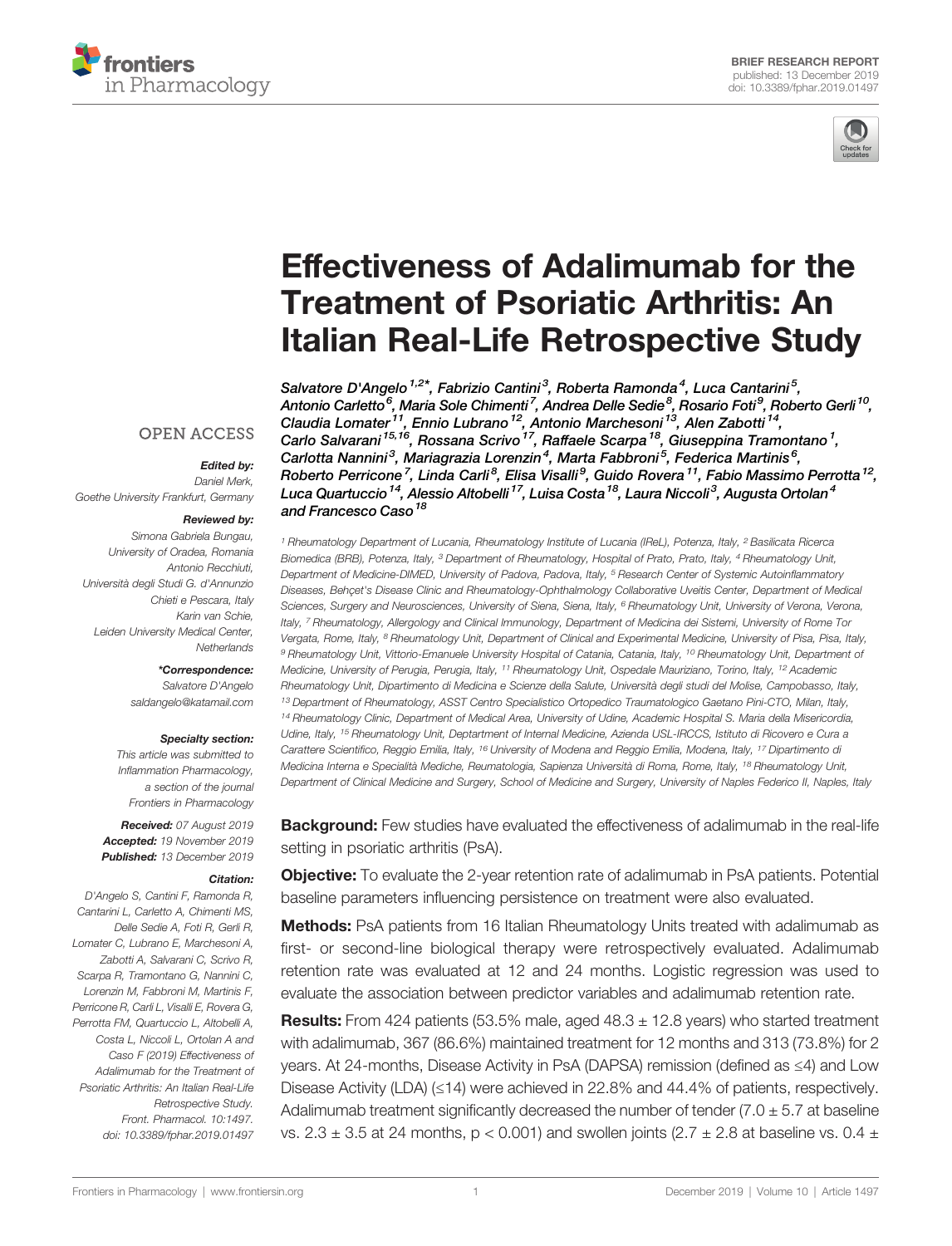0.9 at 24 months,  $p < 0.001$ ), DAPSA (25.5  $\pm$  10.9 at baseline vs. 11.0  $\pm$  8.4 at 24 months,  $p < 0.001$ ), PASI (5.3  $\pm$  5.7 at baseline vs.  $2.7 \pm 2.8$  at 24 months,  $p < 0.001$ ) and CRP  $(3.8 \pm 6.3$  at baseline vs.  $1.2 \pm 1.7$  at 24 months,  $p < 0.001$ ). Among a range of laboratory and clinical variables, only female gender was associated with improved adalimumab persistence at 24 months (OR: 1.98, 95% CI: 1.2–3.2, p = 0.005).

**Conclusions:** Independent of a range of predictor variables, adalimumab was shown to be effective, while maintaining a high retention rate after 2 years in PsA patients.

Keywords: psoriatic arthritis, biological drugs, adalimumab, retention rate, real-life

# INTRODUCTION

Psoriatic arthritis (PsA) is a chronic and invalidating disease characterized by joint and entheseal inflammation affecting 0.05– 0.25% of the general population and 6–41% of patients with psoriasis [\(Gottlieb and Dann, 2009;](#page-6-0) [Laws et al., 2010;](#page-6-0) [Olivieri](#page-6-0) [et al., 2014;](#page-6-0) [Ogdie and Weiss, 2015](#page-6-0)).

Up until two decades ago, treatment of PsA was often unsatisfactory. Findings based on the immunopathogenesis of the disease have led to the development of biological drugs directed against specific (pathogenetic) targets, in particular tumor necrosis factor- $\alpha$  (TNF $\alpha$ ). TNF $\alpha$  is a pleiotropic cytokine which regulates several inflammatory reactions and immune functions through the control of cellular processes and plays a central role in the pathogenesis of PsA ([Mantravadi et al., 2017](#page-6-0)). Anti-TNF $\alpha$  drugs have opened new therapeutic horizons in PsA, proving to be effective in the control of the signs/symptoms of inflammation, in improving the quality of life and the functional outcome, in inhibiting the progression of the structural damage in the peripheral joints and presenting a good safety profile [\(D'Angelo et al., 2012](#page-6-0); [Perrotta and Lubrano,](#page-6-0) [2016;](#page-6-0) [D'Angelo et al., 2017](#page-6-0)). Treatment strategies of active, predominantly peripheral PsA recommended by International and National Guidelines suggest to use conventional diseasemodifying drugs anti-rheumatic (DMARDs), such as methotrexate (MTX). In cases of inadequate response, contraindication or intolerance to at least one DMARD, treatment with biological drugs such as  $TNF\alpha$  (adalimumab, infliximab, etanercept, golimumab, or certolizumab pegol) or anti-interleukin therapies (ustekinumab or secukinumab) should be considered [\(Gossec et al., 2016;](#page-6-0) [Marchesoni et al., 2017\)](#page-6-0).

Adalimumab has been shown to be effective and reasonably safe in reducing disease activity and controlling joint damage in patients with PsA, even in comorbid conditions [\(D'Angelo et al.,](#page-6-0) [2012\)](#page-6-0). However, despite its generally high efficacy, some patients with PsA may be refractory to adalimumab therapy, may lose response or develop drug intolerance over time [\(Perrotta and](#page-6-0) [Lubrano, 2016](#page-6-0); D'Angelo et al., 2017). The persistence in therapy in real-life clinical practice is increasingly recognised as a surrogate marker for the efficacy and safety of a drug [\(Saad](#page-6-0) [et al., 2011](#page-6-0)). National registries provide clinical data from the real-world setting, with the aim to monitor long-term safety of a specific treatment, but they also yield other important

information (difficult to achieve in clinical trials), such as drug survival and long-term effectiveness [\(Armuzzi et al., 2014\)](#page-6-0).

The present real-life study evaluated the persistence of adalimumab in the management of PsA patients over a period of 2 years. Potential baseline clinical and laboratory parameters influencing persistence rate were also evaluated.

### METHODS

#### Patients and Study Design

The present retrospective non-interventional longitudinal study included consecutive PsA patients who started a treatment with adalimumab as of  $1<sup>st</sup>$  January 2013 in 16 Italian Rheumatology Centres. Inclusion criteria were the following: age ≥18 years; diagnosed with active PsA and having started a treatment with adalimumab in routine clinical practice, regardless of whether they were biologic naïve or whether they had previously received biologic treatment. Active PsA was defined by a rheumatologist based on clinical judgment considered peripheral arthritis, enthesitis or axial involvement. Diagnosis of PsA was clinical [\(D'Angelo et al., 2016](#page-6-0)) and in addition, all patients satisfied CASPAR (ClASsification criteria for Psoriatic ARthritis) criteria for the classification of PsA [\(Taylor et al., 2006](#page-6-0)). Patients' written consent were obtained according to the Declaration of Helsinki when patients were first entered into the database for treatment. Ethics committee approval from all participating centres and written informed consent for the anonymous use of personal data were obtained from every patient, in compliance with the Italian Legislative Decree 196/2003.

All participating Centres have a recognised expertise in the management of PsA and regularly collect data using a standardized database on the efficacy and safety of patients with PsA treated with biological drugs. For the purpose of this study, the data extracted from the database were the following: demographic features (age, sex, and time since PsA diagnosis), clinical parameters (tender and swollen joints, dactylitis, enthesitis assessed by physical examination according to the expanded Leeds index, psoriasis according to Psoriasis Area Severity Index [PASI], Disease Activity index for Psoriatic Arthritis [DAPSA]) and treatment (previous biologics, previous conventional DMARD, combined treatment, dose of adalimumab) at the time of initiation and during the follow-up of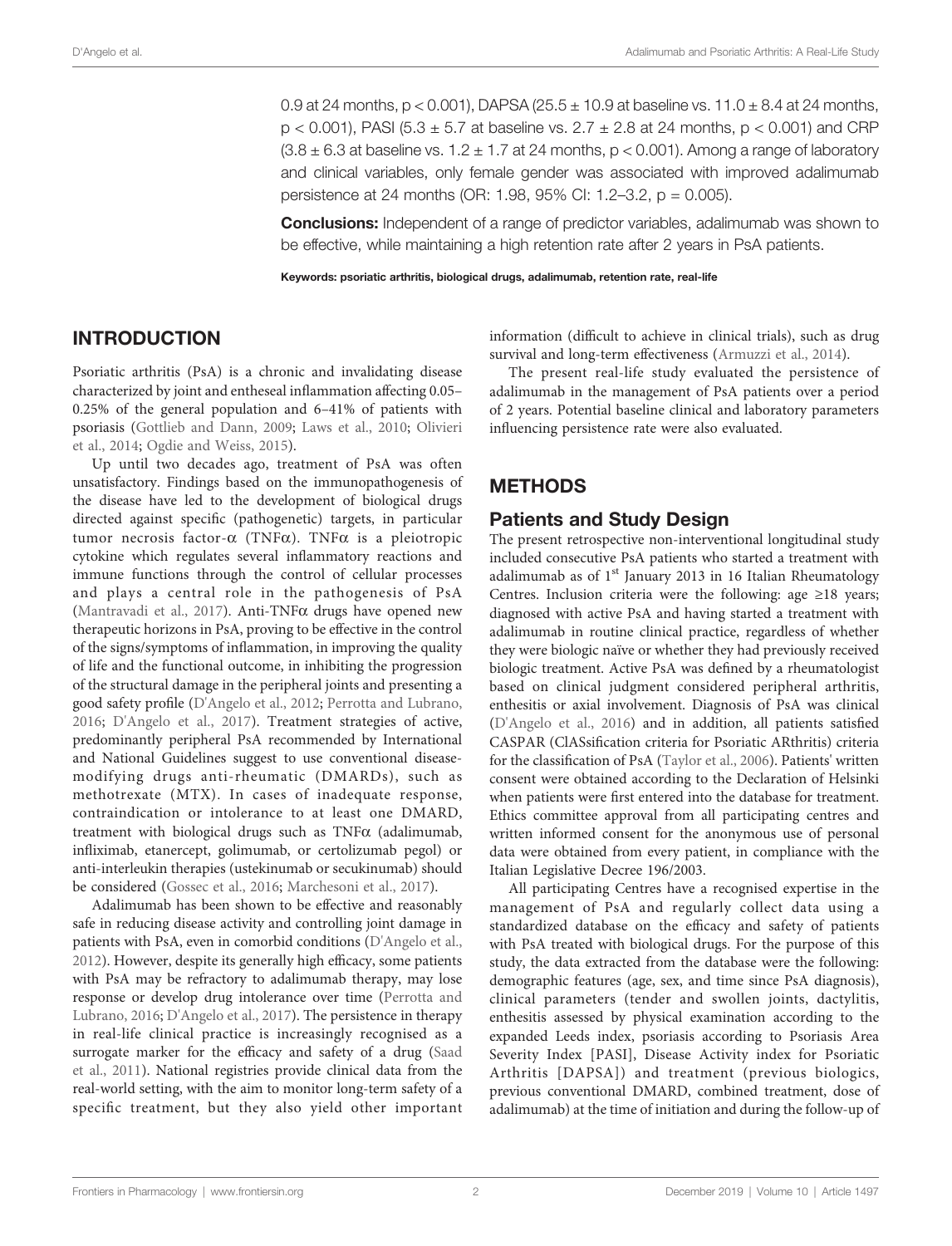adalimumab treatment. The analysis was performed on data at three time-points: baseline, 12 and 24 months.

#### Outcome Measures

Drug retention was retrospectively evaluated as the number of patients (%) on treatment until definitive treatment interruption over the study period. Reasons for discontinuation were analysed and classified into the following categories: 1) lack of effectiveness (including primary and secondary); 2) adverse events (infection, skin or systemic reaction, and other adverse events, including hematologic, pulmonary, renal, cardiovascular complications, and malignancies, etc.); and 3) other reasons (patient preference, change in hospital, desire for pregnancy, disease remission, etc.). The effectiveness of adalimumab treatment was also evaluated at 24 months and was defined as the proportion of patients achieving remission, defined as a DAPSA score ≤4 and low disease activity (LDA) as >4 and ≤14 ([Gossec et al., 2016](#page-6-0) and [Schoels et al., 2016](#page-6-0)) .The effect of adalimumab treatment on a range of clinical and laboratory features and disease activity variables (tender and swollen joint count, CRP, dactylitis, enthesitis, PASI and DAPSA) and extraarticular manifestations (Crohn's disease, uveitis) was also evaluated at 12 and 24 months.

### Statistical Analysis

No formal power calculation was performed since this was a retrospective longitudinal study that included consecutive PsA patients seen in a real-life setting. Data are presented as mean ± SD or number and %.Comparisons in variables between two groups (i.e. patients discontinuing vs. those continuing adalimumab treatment at 24 months) were performed by univariate analysis using the Chi-squared test for categorical variables or the Mann-Whitney U- Test for non-parametric continuous variables. Three groups were compared (i.e. baseline, 12 and 24 months) by 1-way ANOVA followed by Bonferroni post-hoc test to account for  $\alpha$ inflation by type-1 error derived from multiple testing. Variables that were found to be statistically significant predictors following univariate analysis were included in multivariate regression models. A p-value of ≤0.05 was considered statistically significant. Statistical analyses were performed using SPSS statistical software, version 20.0 (SPSS, Chicago, IL, USA).

# RESULTS

### Baseline Clinical Characteristics

A total of 424 PsA patients were included in the present study. Baseline clinical characteristics are summarised in Table 1. The majority of patients were male ( $N = 227, 53.5%$ ) and mean age was  $48.3 \pm 12.8$  years. Three hundred and fifteen (74.3%) patients had peripheral arthritis, 148 (47.3%) enthesitis, 87 (27.8%) dactylitis, 81 (19.1%) axial involvement and 306 (72.5%) had concomitant psoriasis. Extra-articular complications such as uveitis ( $N = 27, 6.4\%$ ) and Crohn's disease ( $N = 23, 5.4\%$ ) were less frequent. Frequent comorbid diseases at baseline included hypertension  $(N = 130, 30.8%)$  and metabolic syndrome ( $N = 75$ , 17.9%). The majority of patients presented with moderately active disease, as observed by DAPSA score TABLE 1 | Baseline clinical characteristics of psoriatic arthritis patients.

| <b>Clinical characteristics</b>               | $PsA (N = 424)$ |
|-----------------------------------------------|-----------------|
| General                                       |                 |
| Male patients, n (%)                          | 227 (53.5)      |
| Age (years)                                   | $48.3 \pm 12.8$ |
| BMI (Kq/M <sup>2</sup> )                      | $25.8 \pm 4.4$  |
| Current smoker, n (%)                         | 84 (19.8)       |
| Disease duration from arthritis onset (years) | $7.6 \pm 7.2$   |
| Arthritis assessment                          |                 |
| Arthritis, n (%)                              | 315 (74.3)      |
| Tender joint count                            | $7.0 \pm 5.7$   |
| Swollen joint count                           | $2.7 \pm 2.8$   |
| CRP (mg/dl)                                   | $3.8 \pm 6.3$   |
| <b>DAPSA</b>                                  | $25.5 \pm 10.9$ |
| Enthesitis, n (%)                             | 148 (47.3)      |
| Dactylitis, n (%)                             | 87 (27.8)       |
| Spondylitis, n (%)                            | 81(19.1)        |
| Skin assessment                               |                 |
| Current psoriasis, n (%)                      | 306 (72.5)      |
| PASI score                                    | $5.3 \pm 5.7$   |
| Comorbidities, n (%)*                         |                 |
| Hypertension                                  | 130 (30.8)      |
| Metabolic syndrome                            | 75 (17.9)       |
| Depression                                    | 38(9.2)         |
| Hyperuricemia                                 | 32(7.7)         |
| Cardiovascular disease                        | 28 (6.7)        |
| <b>Uveitis</b>                                | 27(6.4)         |
| Crohn's disease                               | 23(5.4)         |
| Ulcerative colitis                            | 12(2.8)         |
| Medication, n (%)                             |                 |
| <b>DMARD</b>                                  | 404 (95.3)      |
| Methotrexate                                  | 321 (75.7)      |
| Biologic naïve                                | 291 (68.6)      |
| Adalimumab                                    |                 |
| Monotherapy                                   | 190 (44.8)      |
| plus methotrexate                             | 183 (43.2)      |
| plus other DMARD                              | 51 (12.0)       |

Data are presented as mean ± SD or number (%). BMI, body mass index; CRP, C-reactive protein; DAPSA, disease activity in psoriatic arthritis; DMARD, disease-modifying antirheumatic drugs; PASI, psoriasis area severity index; PsA, psoriatic arthritis.\*including extra-articular manifestations.

 $(25.5 \pm 10.9)$ . Prior to undertaking treatment with adalimumab, 291 (68.6%) patients were biologic naïve while almost all patients received conventional DMARDs ( $N = 404$ , 95.3%). As regards the 133 patients with a previous biologic treatment, 33 had discontinued due to primary inefficacy, 64 due to secondary inefficacy, 27 due to adverse events and 9 due to other reasons.

# Adalimumab Treatment

Adalimumab was administered as monotherapy in 190 patients (44.8%) and combined with MTX in 183 (43.2%) patients, the majority ( $N = 164, 89.6\%$ ) receiving MTX 10-20 mg (mean dose of 13.1  $\pm$  3.0 mg) per week. Adalimumab was administered in combination with DMARDs other than MTX including sulfasalazine, leflunomide, cyclosporine and hydroxychloroquine in 51 (12%) patients.

#### Effectiveness

The effect of adalimumab treatment was evaluated on some clinical and laboratory measures ([Figure 1](#page-3-0)). Both tender joint count (TJC) and swollen joint count (SJC) were significantly decreased compared to baseline values (TJC:  $7.0 \pm 5.7$  at baseline vs.  $2.3 \pm 3.5$  at 24 months,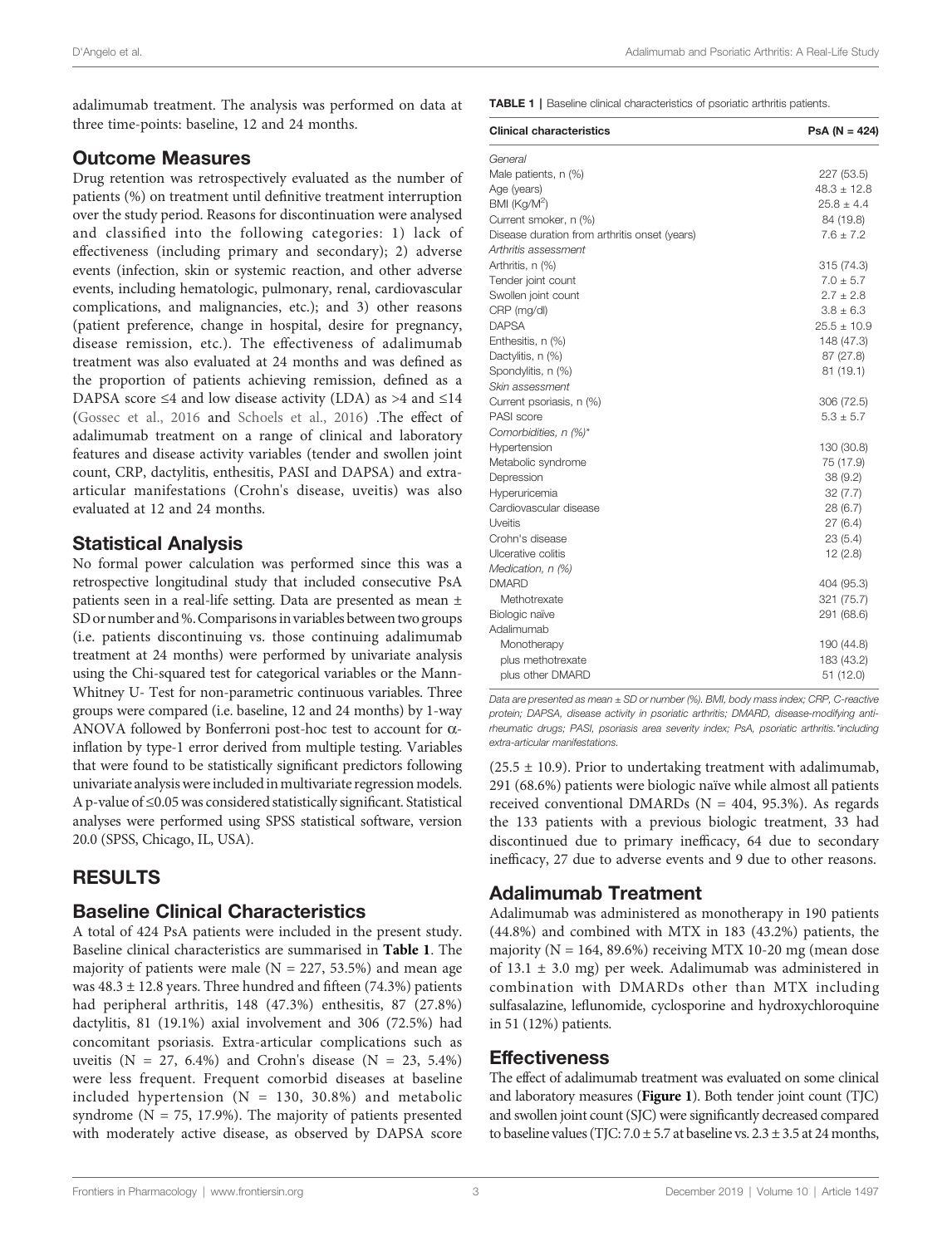<span id="page-3-0"></span>

FIGURE 1 | Effect of adalimumab treatment in PsA patients on tender  $[(A) N = 303, 271, 275$  at 0, 12, and 24 months] and swollen joints  $[(B) N = 303, 271, 275$  at 0, 12, and 24 months], CRP [(C) N = 298, 269, 272 at 0, 12, and 24 months] and PASI score [(D) N = 99, 73, 39 at 0, 12, and 24 months]. CRP, C-reactive protein; PASI, psoriasis area severity index; SJC, swollen joint count; TJC, tender joint count. Data presented as mean ± SD. Asterisks denote statistically significant differences compared to baseline values after 1-way ANOVA followed by Bonferroni post-hoc test.

 $p < 0.001$ ; SJC: 2.7  $\pm$  2.8 at baseline vs. 0.4  $\pm$  0.9 at 24 months, p < 0.001) (Figures 1A, B). Similarly, PASI (5.3  $\pm$  5.7 at baseline vs. 2.7  $\pm$ 2.8 at 24 months,  $p < 0.001$ ) and CRP (3.8  $\pm$  6.3 at baseline vs.  $1.2 \pm 1.7$ at 24 months,  $p < 0.001$ ) were significantly decreased in patients treated with adalimumab over the 2-year period (Figures 1C, D). Mean DAPSA scorewas significantly decreased compared to baseline values after 12 and 24 months ( $25.5 \pm 10.9$  at baseline vs.  $11.0 \pm 8.4$  at 24 months,  $p < 0.001$ ) of adalimumab treatment (**[Figure 2](#page-4-0)**). Clinical remission and LDA at 24 months were achieved in 22.8% and 44.4% of patients, respectively.

In addition, patients with enthesitis (47.3% at baseline vs. 15.1% at 24 months, p < 0.001) and dactylitis (27.8% at baseline vs. 3.2% at 24 months,  $p < 0.001$ ) were also significantly decreased over the follow-up period.

### Adalimumab Retention Rate and Factors Influencing Retention at 24 Months

Of the 424 patients who started treatment with adalimumab, 367 (86.6%) maintained treatment for 12 months and 313 (73.8%) for 24 months.

Univariate and multivariate analyses were used to examine predictors of 24-month adalimumab persistence in PsA patients. Considering all potential variables compared using univariate analyses (**[Table 2](#page-5-0)**), only high baseline CRP levels  $(3.2 \pm 5.3 \text{ mg/d})$ discontinuing vs.  $3.8 \pm 6.3$  mg/dl in adalimumab continuing patients,  $p = 0.047$ ) and female gender (34.2% in discontinuing vs. 50.8% in adalimumab continuing patients,  $p = 0.004$ ) emerged as being significantly associated with improved adalimumab persistence at 24 months. Stratification of patients based on concomitant treatment (e.g. adalimumab monotherapy vs. adalimumab plus MTX or adalimumab plus other DMARD) did not reveal any significant difference in adalimumab retention  $(p = 0.46)$  ([Table 2](#page-5-0)). Furthermore, the presence of comorbid diseases or exposure to previous biologic were not associated with adalimumab retention. In a multivariate regression model (including only gender and high baseline CRP levels), only female sex emerged as a significant predictor of improved adalimumab retention at 24 months (OR 1.98, 95% CI 1.2–3.2, p = 0.005).

#### Reasons for Adalimumab Discontinuation

Over the 24-month treatment period, adalimumab was suspended in a total of 111/424 (26.2%) patients. Reasons for discontinuation were primary inefficacy  $(N = 30, 7.1\%)$ , secondary inefficacy ( $N = 15, 3.5\%$ ), adverse events ( $N = 26$ , 6.1%; subjective intolerance, allergic reaction, biliary colic, diplopia, and paresthesia in limbs or other side effects) and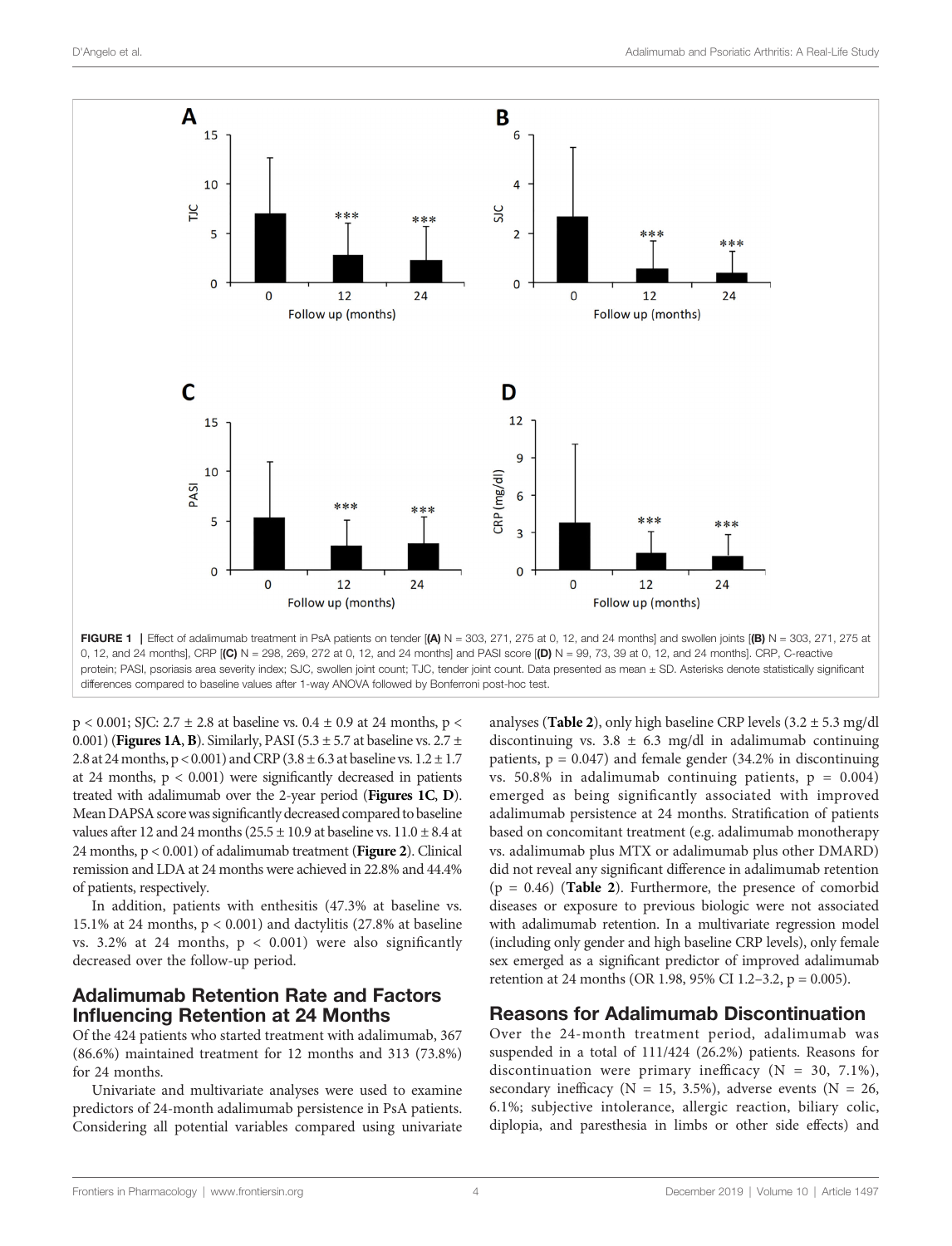<span id="page-4-0"></span>

other reasons ( $N = 40$ , 9.4%; lost during follow up, pregnancy, paternity leave, not reported, or not recorded).

# **DISCUSSION**

Efficacy and safety data currently available for anti-TNF $\alpha$  drugs for the treatment of PsA are mainly derived from randomised clinical trials (RCTs). Although RCTs still represent the most powerful research tool to confirm the efficacy of a treatment, results emerging from these studies are based on a selected population, with the exclusion of co-morbidities, treated and observed for a limited period of time. In routine clinical practice (real life), the decision to choose a specific biologic needs to take into consideration that patients may often be affected by multiple comorbidities, receive concomitant medication, and necessitate treatment for a greater duration, characteristics that are profoundly different from a RCT. It is increasingly recognised that the persistence in treatment is a good surrogate of both effectiveness (efficacy in the real-life setting) and tolerability of a drug [\(Saad et al., 2011](#page-6-0)).

The short- and long-term benefit of adalimumab for the treatment of PsA is already documented from several clinical trials and meta-analyses ([Gladman et al., 2007](#page-6-0); [Mease et al., 2009](#page-6-0); [Burmester et al., 2013](#page-6-0)). However, little evidence is available on the persistence and effectiveness of adalimumab administered as first- or second-line biologic treatment in the real-life setting.

The results from this real-life study indicate that adalimumab can be considered as a therapeutic option for the long-term treatment in PsA patients, regardless of their prior exposure to biologics or DMARDs or the presence of comorbid diseases. The majority of patients (86.6%) retained treatment with adalimumab for up to 1 year with only a slight reduction observed at 2 years (73.8% persistence), corroborating with findings from European registry studies (70–88%) for 1 year persistence rates ([Heiberg et al., 2008;](#page-6-0) [Saad et al., 2009](#page-6-0); [Glintborg](#page-6-0) [et al., 2011](#page-6-0); [Aaltonen et al., 2017](#page-6-0); [Stober et al., 2018](#page-6-0)). However, our results showed higher rates than another real-life registry performed in Italy, with 2-year retention rate of 48% in PsA patients treated with golimumab [\(Manara et al., 2017](#page-6-0)). Furthermore, in that study, no difference was observed in retention rate between first- and second-line treatment in patients with rheumatoid arthritis or PsA [\(Manara et al.,](#page-6-0) [2017](#page-6-0)). Although clinical characteristics and disease severity of patients treated in our study were similar to European registries, it is important to note that 68.6% were naïve to biologics and 55.2% were receiving concomitant DMARDs (43.2% in combination with MTX). These features may favour drug response and persistence, since evidence suggests that response to adalimumab is lower after previous TNF inhibitor [\(Merola et al., 2017](#page-6-0)) and concomitant MTX can improve anti-TNF drug survival [\(Glintborg et al., 2011](#page-6-0)), although other studies dispute the benefit of combined use of DMARDs and anti-TNF agents on drug survival ([Mease et al., 2015](#page-6-0); [Aaltonen et al., 2017](#page-6-0)). In addition, we did not observe any advantage in drug persistence in patients treated with adalimumab as monotherapy compared to those receiving MTX and/or other DMARDs. Recently, a retrospective single-centre cohort study based in the UK was performed in patients with PsA who initiated anti-TNF therapy (adalimumab in 42% of cases) [\(Stober et al.,](#page-6-0) [2018](#page-6-0)). Retention rates were similar to those observed in our study at 12 (79%) and 24 months (73%). Interestingly, the presence of metabolic syndrome and female sex were identified as predictors of lower drug persistence [\(Stober et al., 2018](#page-6-0)), findings that have been reported by other groups [\(Heiberg et al., 2008](#page-6-0); [Glintborg et al., 2011](#page-6-0)), but have not been confirmed by our study. The small number of patients with metabolic syndrome and BMI value ≥30 in our cohort might account for the lack of association between obesity and worse adalimumab performance. Why female sex emerged as a predictor of better adalimumab survival rate does not seem to have a logical explanation, although this has also been observed in psoriasis patients [\(Verma et al., 2018](#page-6-0)). However, published data on this topic are based on study populations of PsA patients taking any TNF inhibitors and do not investigate drugs individually. Differences in patient characteristics across studies such as age, baseline disease severity and the presence of underlying fibromyalgia may also play a role in gender related differences in drug persistence. Further studies well help to clarify this result in more detail.

High levels of CRP at baseline also predicted improved adalimumab persistence at 24 months in our hands, a finding that has also been observed previouslyin ankylosing spondylitis [\(Glintborg et al., 2010](#page-6-0)) as well as PsA patients [\(Glintborg et al., 2011](#page-6-0); [Aaltonen et al., 2017](#page-6-0)). High CRP levels at baseline are associated with systemic inflammation and, therefore, may help identify patients with more active disease who are more likely to benefit from adalimumab treatment than patients with less inflammatory active disease.

Given the lack of association observed in our analysis between a range of laboratory and clinical variables with persistence rate, adalimumab may be considered as a viable therapeutic option in a heterogeneous population of patients in the real-world PsA setting, without the need to restrict treatment to specific subgroups or special patient populations.

High persistence rate was paralleled with a marked improvement in arthritis measures such as TJC, SJC, DAPSA, enthesitis, and dactylitis. PASI and CRP were also significantly improved as early as 12 months and remained stable up to 2 years. We also observed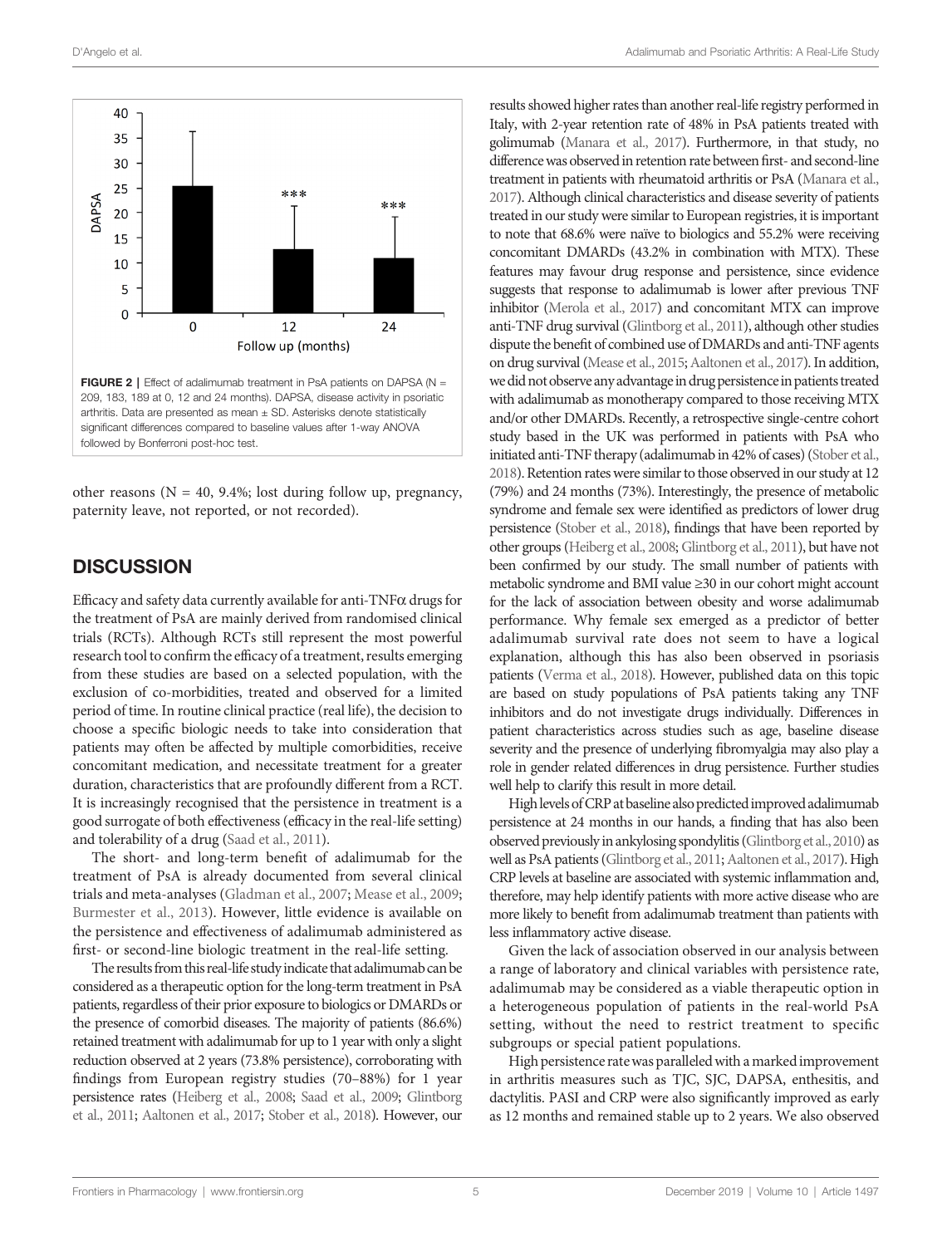#### <span id="page-5-0"></span>TABLE 2 | Predictor variables of adalimumab persistence at 24 months.

| <b>Clinical characteristics</b> | <b>Adalimumab treatment</b> |                          | P-value |
|---------------------------------|-----------------------------|--------------------------|---------|
|                                 | Discontinuing ( $N = 111$ ) | Continuing ( $N = 313$ ) |         |
| General                         |                             |                          |         |
| Female patients, n (%)          | 38 (34.2)                   | 159 (50.8)               | 0.004   |
| Age (years)                     | $47.9 \pm 13.1$             | $48.4 \pm 12.7$          | 0.69    |
| BMI (Kg/M <sup>2</sup> )        | $25.4 \pm 4.5$              | $25.9 \pm 4.3$           | 0.19    |
| Current smoker, n (%)           | 24 (27)                     | 60 (20.5)                | 0.26    |
| Arthritis assessment            |                             |                          |         |
| Tender joint count              | $7.3 \pm 6$                 | $7 + 5.7$                | 0.93    |
| Swollen joint count             | $2.6 \pm 2.8$               | $2.7 \pm 2.8$            | 0.71    |
| CRP (mg/dl)                     | $3.2 \pm 5.3$               | $3.8 \pm 6.3$            | 0.047   |
| <b>DAPSA</b>                    | $24.7 \pm 9.8$              | $25.5 \pm 10.9$          | 0.61    |
| Enthesitis                      | 54 (48.6)                   | 148 (47.3)               | 0.89    |
| Dactylitis                      | 21(19.1)                    | 87 (27.8)                | 0.09    |
| Skin assessment                 |                             |                          |         |
| <b>PASI</b>                     | $4.4 \pm 4.3$               | $5.3 \pm 5.7$            | 0.63    |
| Comorbidities*, n (%)           |                             |                          |         |
| Hypertension                    | 31(28.2)                    | 99 (31.7)                | 0.57    |
| Metabolic syndrome              | 19 (17.6)                   | 56 (17.9)                | 1.0     |
| Depression                      | 12(11.1)                    | 26(8.5)                  | 0.53    |
| Hyperuricemia                   | 4(3.7)                      | 28(9.1)                  | 0.12    |
| Cardiovascular disease          | 7(6.5)                      | 21(6.8)                  | 1.0     |
| Uveitis                         | 7(6.4)                      | 20(6.4)                  | 1.0     |
| Crohn's disease                 | 4(3.6)                      | 19(6.1)                  | 0.47    |
| Ulcerative colitis              | 3(2.7)                      | 9(2.9)                   | 1.0     |
| Medication, n (%)               |                             |                          |         |
| Biologic naïve                  | 74 (66.7)                   | 217 (69.3)               | 0.69    |
| Adalimumab                      |                             |                          |         |
| Monotherapy                     | 48 (43.2)                   | 142 (45.4)               | 0.46    |
| Plus methotrexate               | 46 (41.4)                   | 137 (43.8)               |         |
| Plus other DMARD                | 17 (15.3)                   | 34 (10.9)                |         |

Data are presented as mean ± SD or number (%). N refers to number of patients treated with adalimumab for 24 months. BMI, body mass index; CRP, C-reactive protein; DAPSA, disease activity in psoriatic arthritis; DMARD, disease-modifying anti-rheumatic drugs; PASI, psoriasis area severity index; PsA, psoriatic arthritis.\*including extra-articular manifestations. Comparisons in variables between patients discontinuing vs. those continuing adalimumab treatment at 24 months were performed using the Chi-squared test for categorical variables or the Mann-Whitney U-Test for non-parametric continuous variables. P-values reporting statistically significant differences are highlighted in bold.

a good safety profile with adalimumab in PsA patients. Of 26.5% PsA patients who discontinued treatment with adalimumab after 2 years, only 6.1% were actually due to adverse events.

# LIMITATIONS

While the main strength of the present study lies in the large sample size  $(N = 424)$  and 2-year follow-up period, subgroup analysis for some specific clinical (e.g. tender and swollen joint count, PASI and DAPSA) and laboratory measures (e.g. CRP) were hampered by missing data for some patients. The retrospective design was another limitation. However, as this study involved 16 rheumatological centres, evaluating the reallife use of adalimumab as first or second-line treatment in biologic naïve or previous biologic failure in the PsA setting, results can be generalised to the larger Italian territory.

# **CONCLUSION**

In this large real-life cohort, the use of adalimumab was found to be highly effective in PsA patients. High retention was achieved

at 1 (86.6%) and 2 years (73.8%) and given the lack of association between several laboratory and clinical variables with persistence rate, adalimumab may be considered as a viable therapeutic option in a heterogeneous population of patients in the realworld PsA setting.

# DATA AVAILABILITY STATEMENT

The datasets generated for this study are available upon request from the corresponding author.

# ETHICS STATEMENT

Ethics committee approval from all participating centres and written informed consent for the anonymous use of personal data were obtained from every patient, in compliance with the Italian Legislative Decree 196/2003. The patients/participants provided their written informed consent to participate in this study.